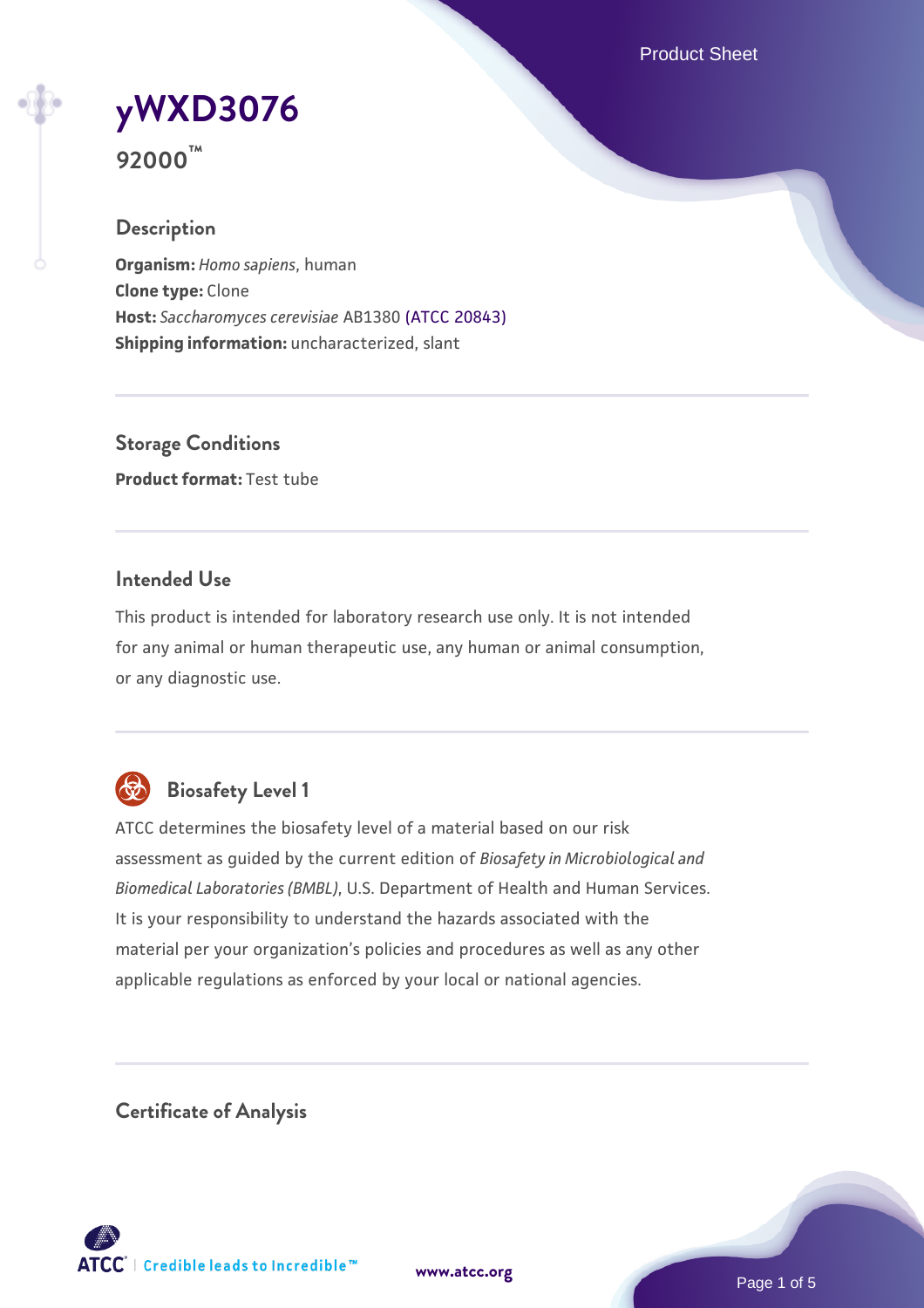# **[yWXD3076](https://www.atcc.org/products/92000)** Product Sheet **92000**

For batch-specific test results, refer to the applicable certificate of analysis that can be found at www.atcc.org.

# **Insert Information**

**Type of DNA:** genomic **Genome:** Homo sapiens **Chromosome:** X X pter-q27.3 **Gene name:** DNA Segment, single copy **Gene product:** DNA Segment, single copy [DXS3218] **Gene symbol:** DXS3218 **Contains complete coding sequence:** Unknown **Insert end:** EcoRI

# **Vector Information**

**Construct size (kb):** 280.0 **Intact vector size:** 11.454 **Vector name:** pYAC4 **Type of vector:** YAC **Host range:** *Saccharomyces cerevisiae*; *Escherichia coli* **Vector information:** other: telomere, 3548-4235 other: telomere, 6012-6699 Cross references: DNA Seq. Acc.: U01086 **Cloning sites:** EcoRI **Markers:** SUP4; HIS3; ampR; URA3; TRP1 **Replicon:** pMB1, 7186-7186; ARS1, 9632-10376

# **Growth Conditions**

**Medium:** 



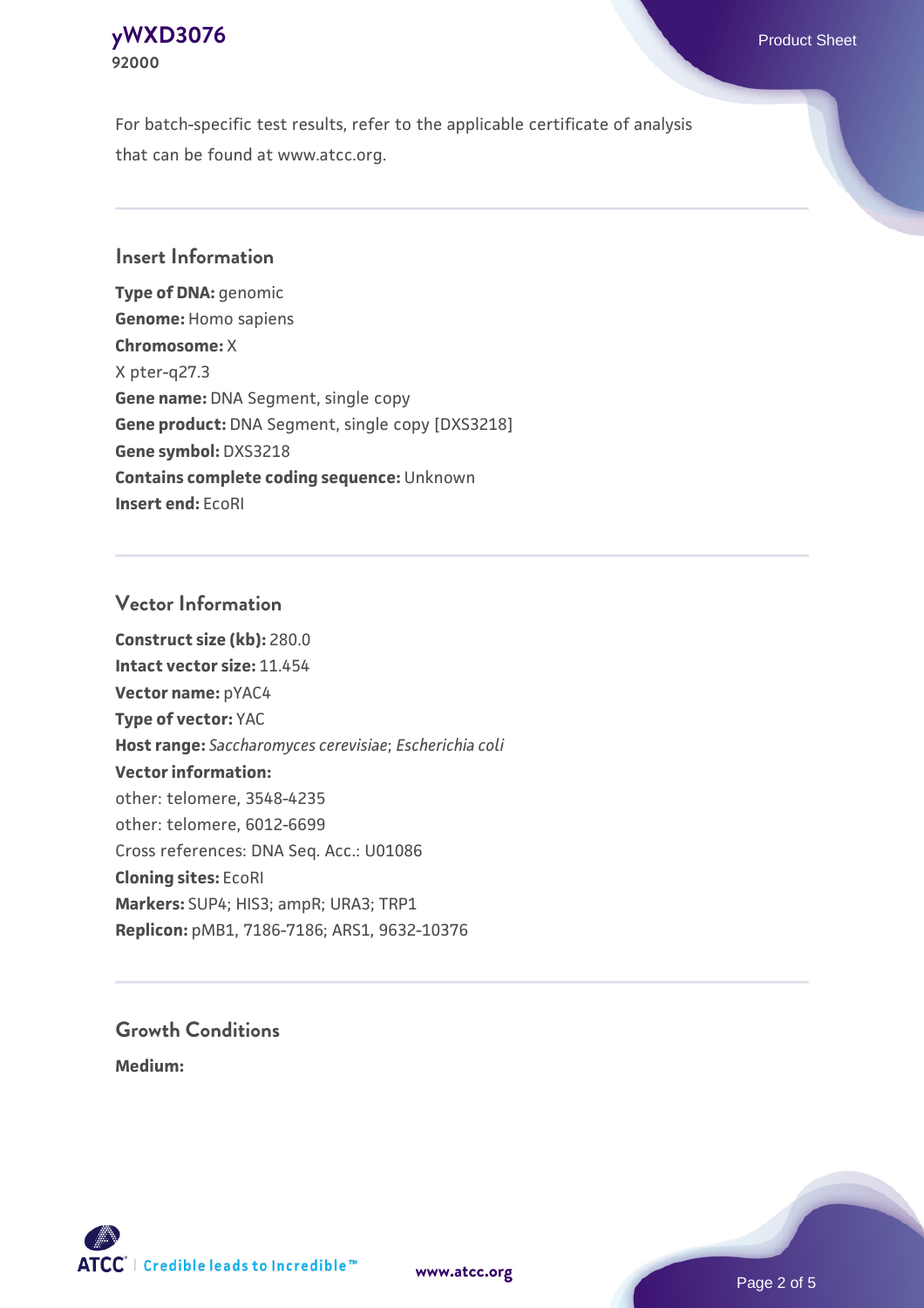**[yWXD3076](https://www.atcc.org/products/92000)** Product Sheet **92000**

[ATCC Medium 1245: YEPD](https://www.atcc.org/-/media/product-assets/documents/microbial-media-formulations/1/2/4/5/atcc-medium-1245.pdf?rev=705ca55d1b6f490a808a965d5c072196) **Temperature:** 30°C

#### **Notes**

More information may be available from ATCC (http://www.atcc.org or 703- 365-2620).

# **Material Citation**

If use of this material results in a scientific publication, please cite the material in the following manner: yWXD3076 (ATCC 92000)

# **References**

References and other information relating to this material are available at www.atcc.org.

#### **Warranty**

The product is provided 'AS IS' and the viability of ATCC® products is warranted for 30 days from the date of shipment, provided that the customer has stored and handled the product according to the information included on the product information sheet, website, and Certificate of Analysis. For living cultures, ATCC lists the media formulation and reagents that have been found to be effective for the product. While other unspecified media and reagents may also produce satisfactory results, a change in the ATCC and/or depositor-recommended protocols may affect the recovery, growth, and/or function of the product. If an alternative medium formulation or reagent is used, the ATCC warranty for viability is no longer

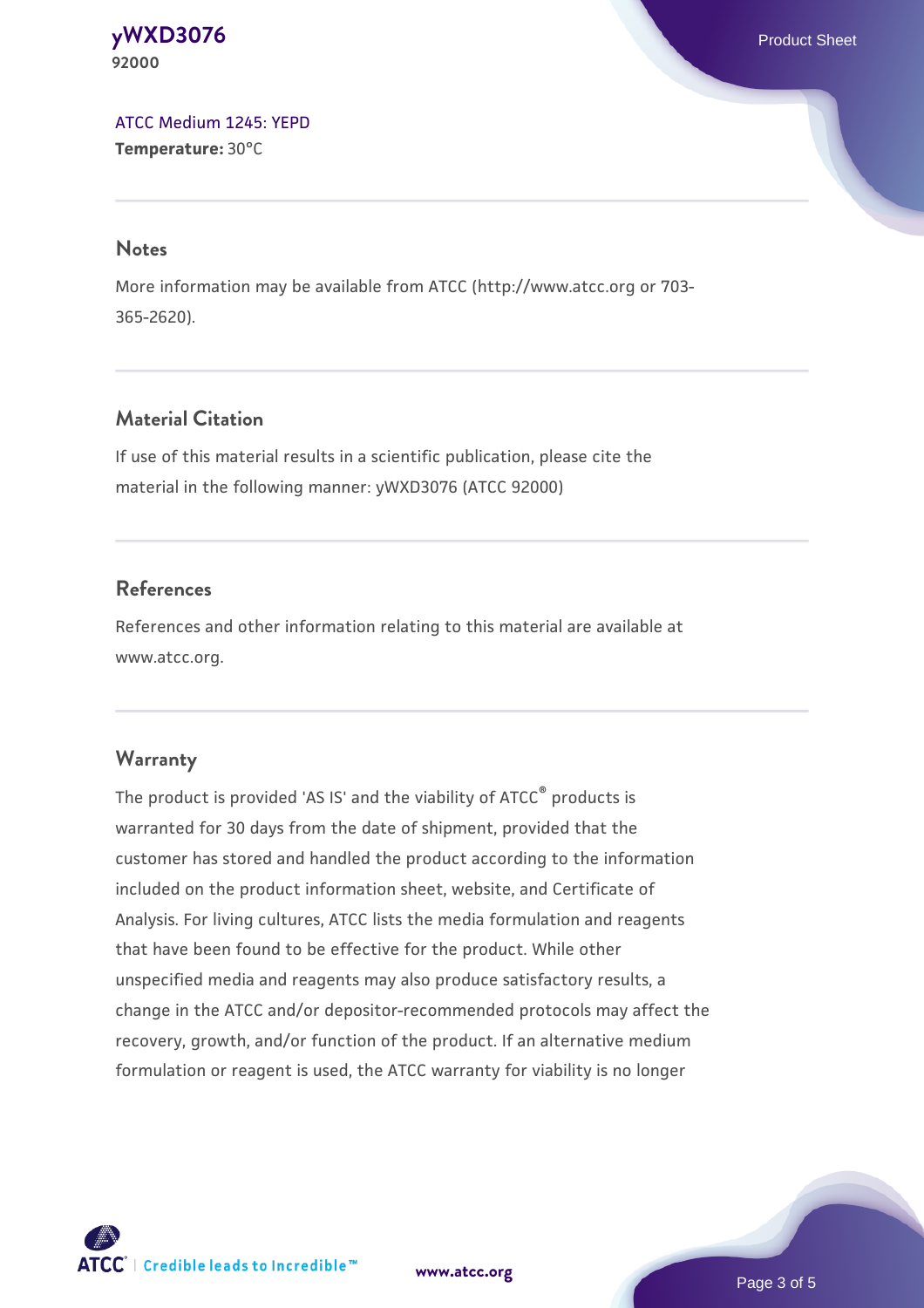**[yWXD3076](https://www.atcc.org/products/92000)** Product Sheet **92000**

valid. Except as expressly set forth herein, no other warranties of any kind are provided, express or implied, including, but not limited to, any implied warranties of merchantability, fitness for a particular purpose, manufacture according to cGMP standards, typicality, safety, accuracy, and/or noninfringement.

#### **Disclaimers**

This product is intended for laboratory research use only. It is not intended for any animal or human therapeutic use, any human or animal consumption, or any diagnostic use. Any proposed commercial use is prohibited without a license from ATCC.

While ATCC uses reasonable efforts to include accurate and up-to-date information on this product sheet, ATCC makes no warranties or representations as to its accuracy. Citations from scientific literature and patents are provided for informational purposes only. ATCC does not warrant that such information has been confirmed to be accurate or complete and the customer bears the sole responsibility of confirming the accuracy and completeness of any such information.

This product is sent on the condition that the customer is responsible for and assumes all risk and responsibility in connection with the receipt, handling, storage, disposal, and use of the ATCC product including without limitation taking all appropriate safety and handling precautions to minimize health or environmental risk. As a condition of receiving the material, the customer agrees that any activity undertaken with the ATCC product and any progeny or modifications will be conducted in compliance with all applicable laws, regulations, and guidelines. This product is provided 'AS IS' with no representations or warranties whatsoever except as expressly set forth herein and in no event shall ATCC, its parents, subsidiaries, directors, officers, agents, employees, assigns, successors, and affiliates be liable for indirect, special, incidental, or consequential damages of any kind in connection with or arising out of the customer's use of the product. While reasonable effort is made to ensure authenticity and reliability of materials on deposit, ATCC is not liable for damages arising from the misidentification or



**[www.atcc.org](http://www.atcc.org)**

Page 4 of 5